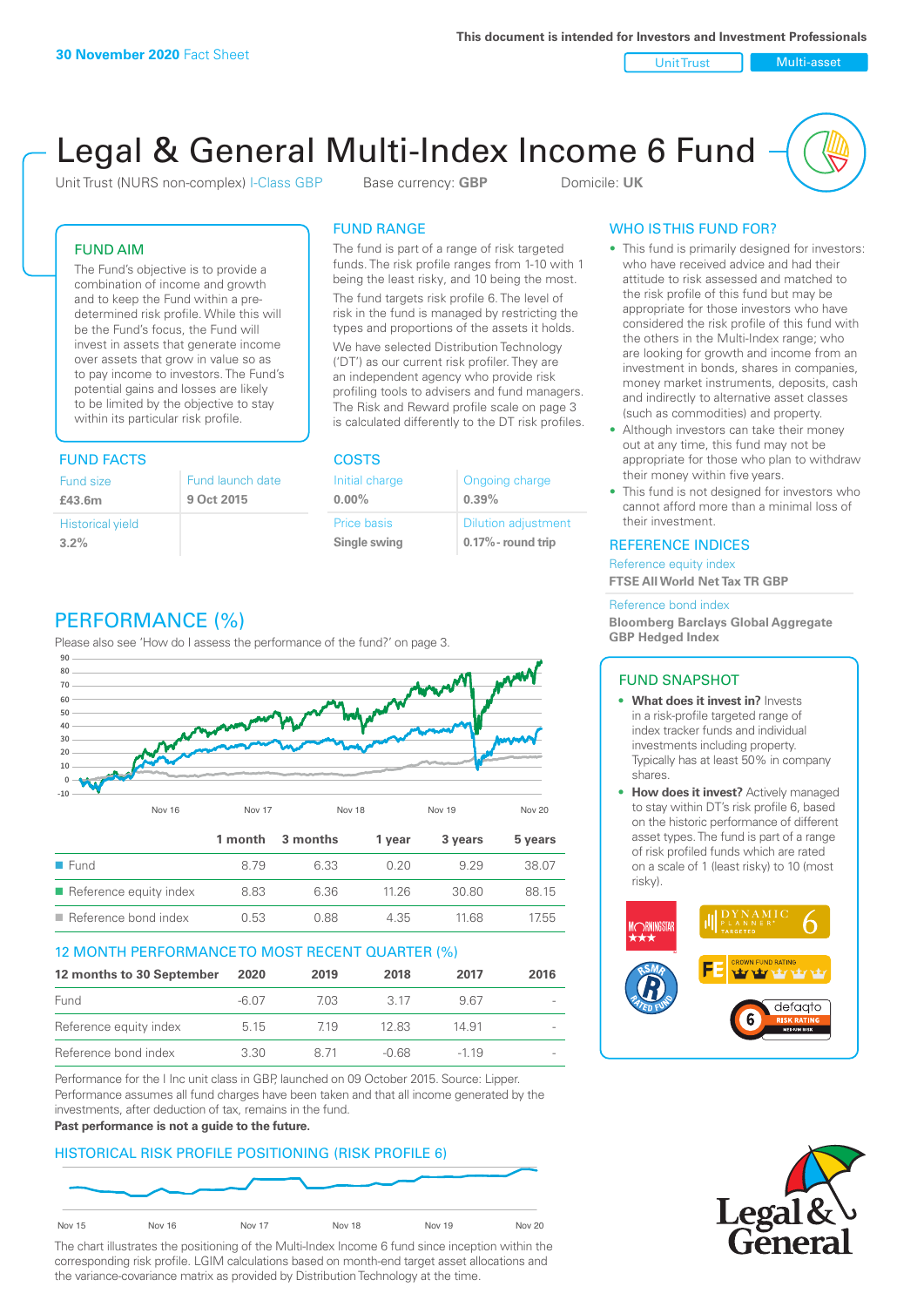### Legal & General Multi-Index Income 6 Fund

Unit Trust (NURS non-complex) I-Class GBP

### PORTFOLIO BREAKDOWN

All data source LGIM unless otherwise stated. Totals may not sum due to rounding.





### FUND MANAGERS

The fund managers have responsibility for managing the multi-index fund range. They are part of the Multi-Asset Funds (MAF) team in LGIM. This team focuses on designing and managing multi-asset funds that are tailored to match the specific objectives of various client types. The team sits within a wider Asset Allocation team which combines both depth of experience with a broad range of expertise from different fields, including fund management, investment consulting and risk management roles.

## TOP 10 HOLDINGS (%)

| UK Equities Index Trust          | 13.5 |
|----------------------------------|------|
| iShares UK Equity (dividend)     | 9.5  |
| US Equities Index Trust          | 8.0  |
| High Income Trust                | 6.5  |
| EM Debt USD Index Trust          | 6.0  |
| Emerging Market Index Trust      | 6.0  |
| Europe Equities Index Trust      | 5.8  |
| Pacific Equities Index Trust     | 5.5  |
| <b>EM Debt Local Index Trust</b> | 5.0  |
| UK 250 Index                     | 4.5  |
|                                  |      |